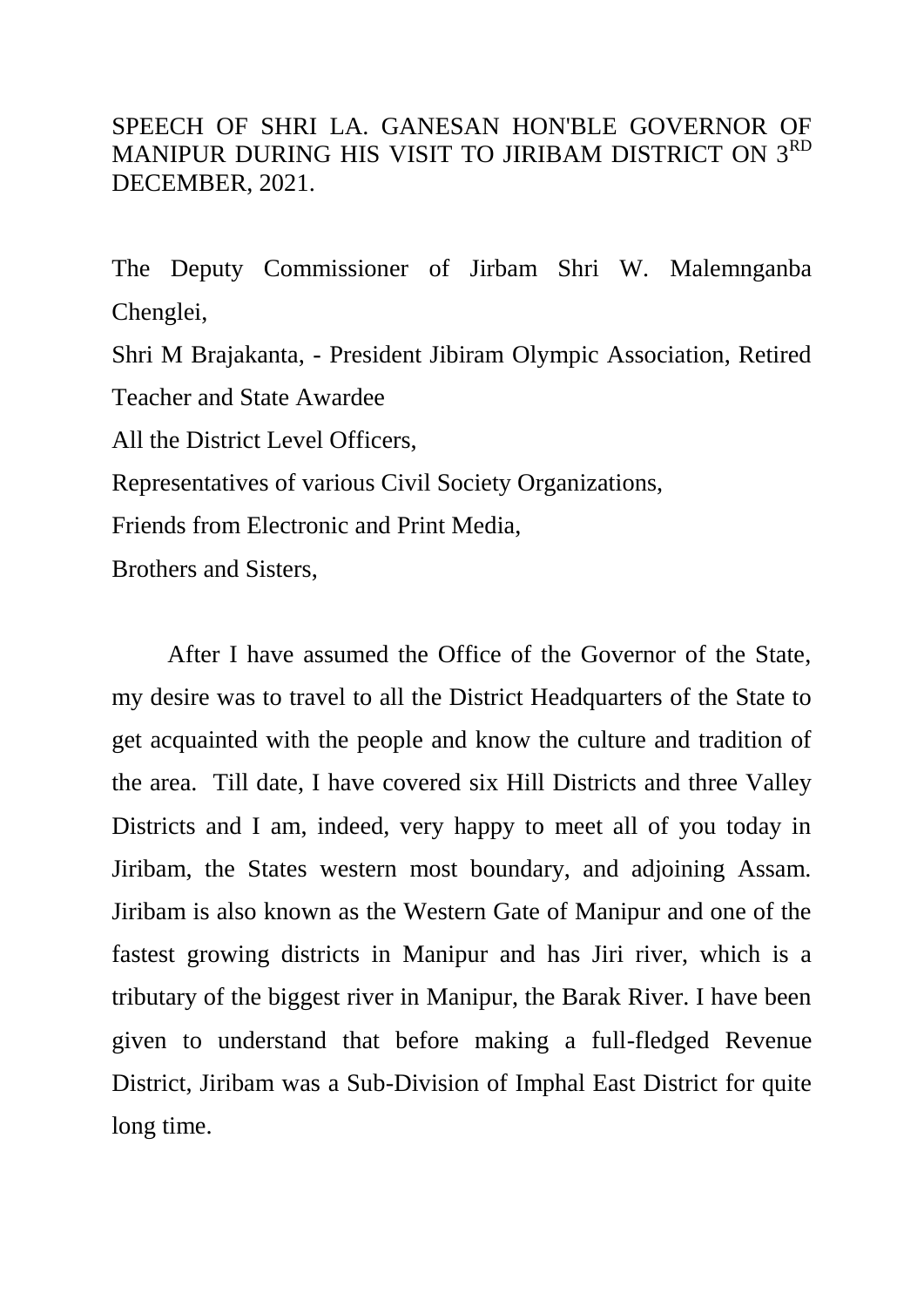Most importantly, Manipur is now included in the country's railway map and Jirbam – Imphal railway line is the most expected and awaited line. With the one of the tallest railway bridges in the world, at 141 meters, this railway line is sure to bring accolades to Indian railway and the people of Manipur.

As you all are well aware that people all over the world are facing unprecedented COVID-19 pandemic. However, due to the prompt action of our Government, this dreaded disease has been curtailed to a large extent. The relentless efforts of Health workers and front-line warriors are indeed commendable and praiseworthy by one and all. The Country was severely hit due the first and more during the second wave of CORONA. But we were lucky NOT to have a Third wave.

Now you must have heard about the latest version of the COVID virus, OMICORN. It is supposed to be having over 30 mutations. It is heard to spread very fast doesn't act like the older type of virus. This Omicorn is said to attack the Lungs directly, without any symptoms of Cough or cold, and thus reducing the time of treatment. Government is making relentless efforts to vaccinate and cooperation from the general public is quite mandatory at this critical juncture. Here, I would like to appeal to all sections of the society to get vaccinated, which is the best way to defeat this pandemic, which is the collective responsibility of both Government and people. We may not be able to eliminate this pandemic within a fortnight but may be able to prevent it because of precaution. I once again request all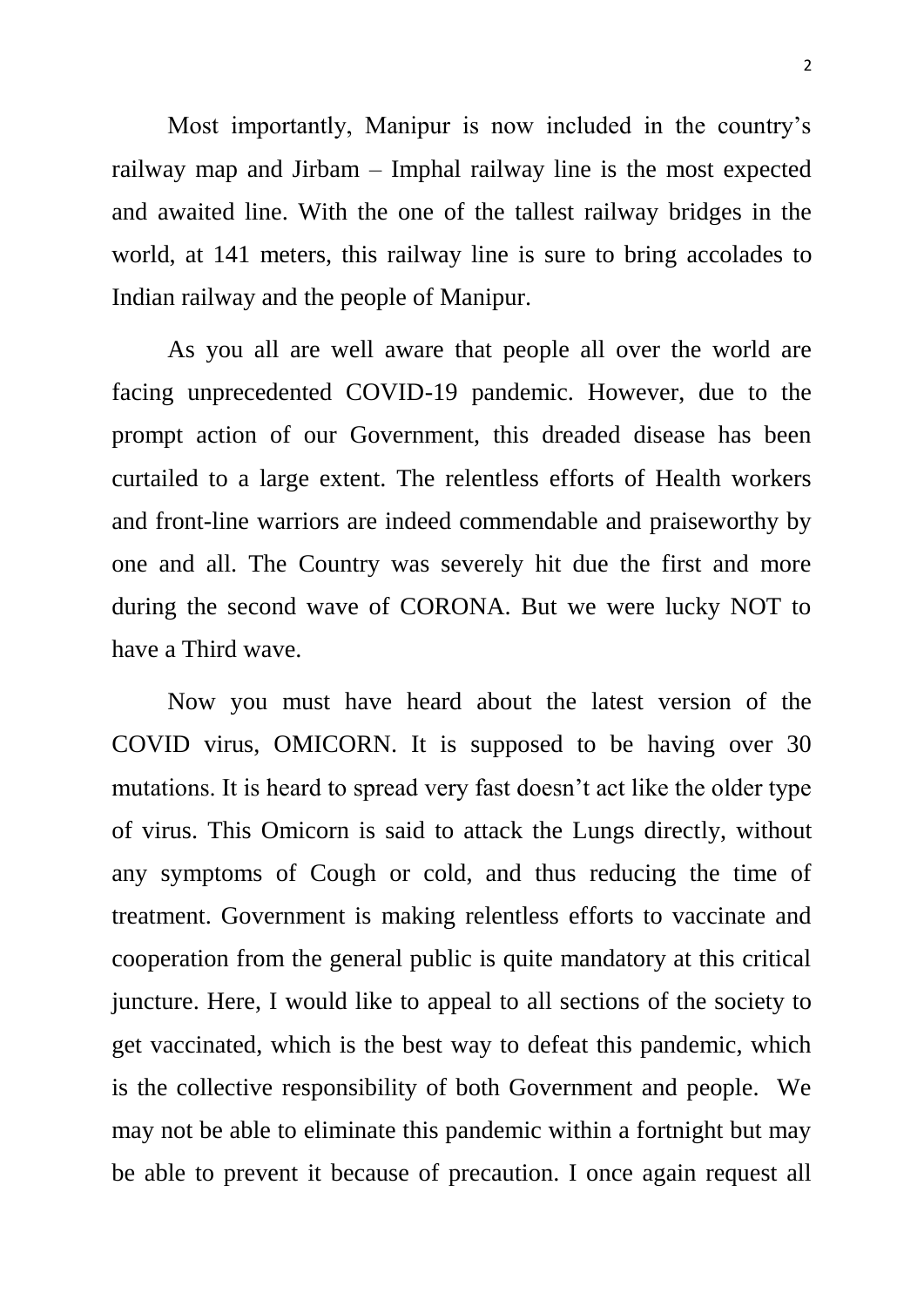citizens to coordinate with the District Level Officers and get vaccinated without any hesitation.

Everybody knows "Prevention is better than cure". In order to enable us to prevent this dreaded disease, first of all we all have to be vaccinated, clean our Hands with soap often, maintain social distancing and keep our surroundings clean. This is similar to the, Swachh Bharat Mission, a clean India campaign, launched by the Government of India on 2nd of October 2014, under the leadership of our Prime Minister. Cleanliness is next to Godliness, this mission is intended to cover all the rural and urban areas for maintaining cleanliness all over the country.

Cleanliness and hygiene only, may not bring great opportunities to the people in the State, to enhance their economic status. The Economy of the people can be improved by the citizens getting actively involved with the Art, Culture and Sports of the State and by entertaining tourism. Manipur is a State which has a proud history in Culture and Sports. Citizens may further derive help from the Policies of Government of India like

## **Pradhan Mantri Jan Dhan Yojana**

In Jan Dhan Yojana a new Bank account can be opened without any minimum balance. This would also cover Accidental Insurance cover of up to 2 lakhs person and offers loans of up to Rs 10000 without collateral.